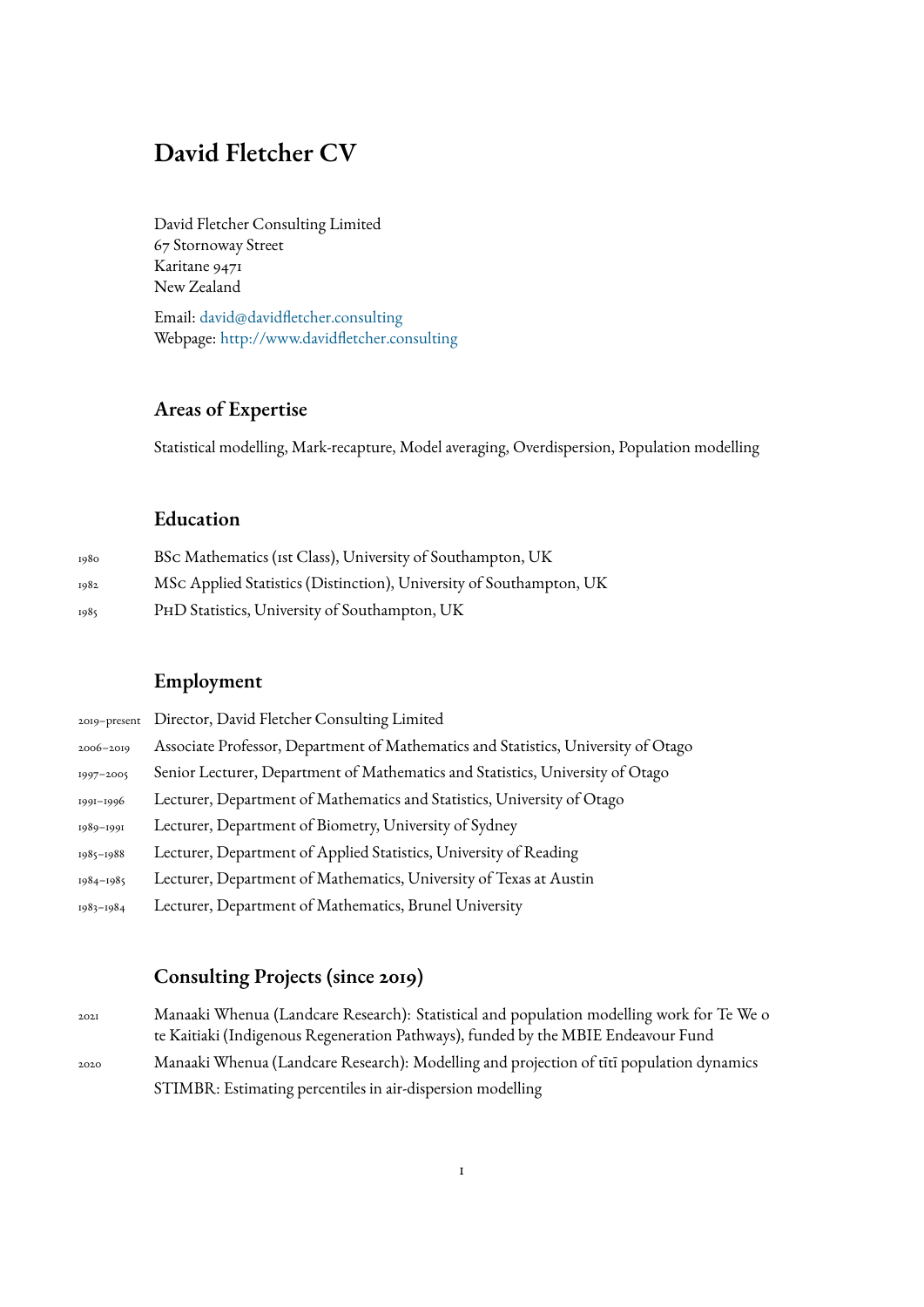Department of Conservation: Design of an experiment on sustainable mouse control University of Canterbury: Advice on population modelling of black swans University of Otago: Testing lack-of-fit of a model in phylogenetics University of Otago: R code for collating online assignment results 2019 University of Auckland: Power analysis for diabetes study

## **Publications and Talks (since 2010)**

| 2018 | Model Averaging. Springer, Berlin. 2018 (104 pages)                                                                                                                                                                                                                                                                                                                                                                                                                                                     |
|------|---------------------------------------------------------------------------------------------------------------------------------------------------------------------------------------------------------------------------------------------------------------------------------------------------------------------------------------------------------------------------------------------------------------------------------------------------------------------------------------------------------|
|      | JOURNAL ARTICLES                                                                                                                                                                                                                                                                                                                                                                                                                                                                                        |
| 202I | David Fletcher, Tim Jowett Single-fit bootstrapping: A simple alternative to the delta method.<br>Methods in Ecology and Evolution 13: 1358-1367 (2022)                                                                                                                                                                                                                                                                                                                                                 |
| 202I | David Fletcher, Jamie Newman, Sam McKechnie, Corey Bragg, Peter Dillingham, Rose Clucas,<br>Darren Scott, Sebastian Uhlmann, Phil Lyver, Andrew Gormley, Stewart Bull, Kayne Davis, Re-<br>nata Davis, Riki Davis, Tane Davis, Lania Edwards, Jane Kitson, Tina Nixon, Michael Skerrett,<br>Henrik Moller. Projected impacts of climate change, bycatch, harvesting, and predation on the<br>Aotearoa New Zealand tītī Ardenna grisea population. Marine Ecology Progress Series 670: 223-<br>238(2021) |
| 2020 | Sam McKechnie, David Fletcher, Jamie Newman, Corey Bragg, Peter Dillingham, Rose Clucas,<br>Darren Scott, Sebastian Uhlmann, Phil Lyver, Andrew Gormley, Rakiura Tītī Islands Admin-<br>istering Body, Henrik Moller. Separating the effects of climate, bycatch, predation and harvest-<br>ing on titi population dynamics in New Zealand: A model-based assessment. PLoS ONE 15:<br>eo243794 (2020)                                                                                                   |
| 2020 | Farzana Afroz, Matt Parry and David Fletcher. Estimating overdispersion in sparse multinomial<br>data. Biometrics 76: 834-842 (2020)                                                                                                                                                                                                                                                                                                                                                                    |
| 2019 | David Fletcher, Peter Dillingham and Jiaxu Zeng. Model-averaged confidence distributions. En-<br>vironmental and Ecological Statistics 26: 367-384 (2019)                                                                                                                                                                                                                                                                                                                                               |
|      | Jiaxu Zeng, David Fletcher, Peter Dillingham and Chris Cornwall. Studentized bootstrap model-<br>averaged tail area intervals. PLOS ONE 14: e0213715 (2019)                                                                                                                                                                                                                                                                                                                                             |
| 2016 | Peter Dillingham, Jeffrey Moore, David Fletcher, Enric Cortés, Alexandra Curtis, Kelsey James<br>and Rebecca Lewison. Improved estimation of intrinsic growth rmax: integrating matrix models<br>and allometry. Ecological Applications 26: 322-333 (2016)                                                                                                                                                                                                                                              |
| 2015 | Michael Schaub and David Fletcher. Estimating immigration using a Bayesian integrated pop-<br>ulation model: choice of parametrisation and priors. Environmental and Ecological Statistics                                                                                                                                                                                                                                                                                                              |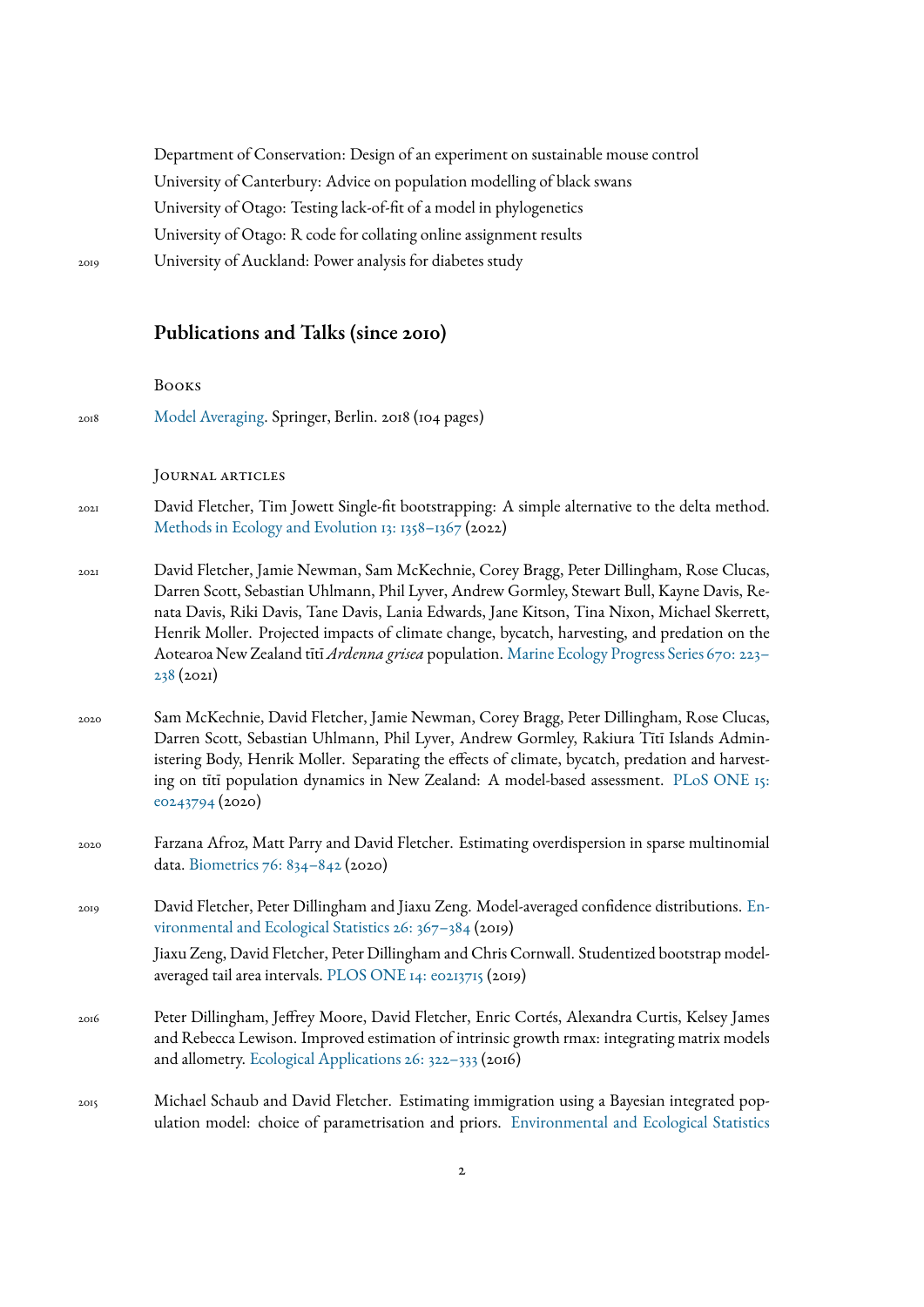[22:535–549](https://link.springer.com/article/10.1007/s10651-015-0309-8) (2015)

- 2014 Jiaxu Zeng, Sheila Williams, David Fletcher, Claire Cameron, Jonathan Broadbent, Dara Shearer, MurrayThomson. Re-examining the association between smoking and periodontitis in the Dunedin Study with an enhanced analytical approach. [Journal of Periodontology 85:1390–1397](https://aap.onlinelibrary.wiley.com/doi/abs/10.1902/jop.2014.130577) (2014)
- 2013 David Fletcher, Henrik Moller, Rosemary Clucas, Corey Bragg, Darren Scott, Paul Scofield, Christine Hunter, Ilka Win, Jamie Newman, Sam McKechnie, Justine de Cruz and Philip Lyver. Age at first return to the breeding colony and juvenile survival of Sooty Shearwaters. [The Condor](https://academic.oup.com/condor/article/115/3/465/5152874?login=true) [115:465–476](https://academic.oup.com/condor/article/115/3/465/5152874?login=true) (2013)

Stephen Dawson, David Fletcher and Elisabeth Slooten. Habitat use and conservation of an endangered dolphin. [Endangered Species Research 21:45–54](https://www.int-res.com/abstracts/esr/v21/n1/p45-54/) (2013)

<sub>2012</sub> Daniel Turek and David Fletcher. Model-averaged Wald confidence intervals. [Computational](https://www.sciencedirect.com/science/article/abs/pii/S0167947312001144) Statistics and Data Analysis 56:2809-2815 (2012)

> David Fletcher. Estimating overdispersion when tting a generalized linear model to sparse data. [Biometrika 99:230–237](https://academic.oup.com/biomet/article-abstract/99/1/230/252440) (2012)

> Claire Cameron, Kirsten Coppell, David Fletcher and Katrina Sharples. Capture-recapture using multiple data sources: estimating the prevalence of diabetes. [Australian and New Zealand Journal](https://onlinelibrary.wiley.com/doi/full/10.1111/j.1753-6405.2012.00868.x) [of Public Health 36:223–228](https://onlinelibrary.wiley.com/doi/full/10.1111/j.1753-6405.2012.00868.x) (2012)

> Rosemary Clucas, Henrik Moller, Corey Bragg, David Fletcher, Philip O'B. Lyver and Jamie Newman. Rakiura Māori muttonbirding diaries: monitoring trends in tītī (puffinus griseus) abundance in New Zealand. [New Zealand Journal of Zoology 39:155–177](https://www.tandfonline.com/doi/full/10.1080/03014223.2011.621438) (2012)

> David Fletcher and Daniel Turek. Model-averaged profile likelihood intervals. [Journal of Agri](https://link.springer.com/article/10.1007%2Fs13253-011-0064-8)[cultural, Biological and Environmental Statistics 17:38–51](https://link.springer.com/article/10.1007%2Fs13253-011-0064-8) (2012)

> David Fletcher and Philip Dixon. Modelling data from different sites, times or studies: weighted vs. unweighted regression. [Methods in Ecology and Evolution 3:168–176](https://besjournals.onlinelibrary.wiley.com/doi/full/10.1111/j.2041-210X.2011.00140.x) (2012)

> David Fletcher, Jean-Dominique Lebreton, Lucile Marescot, Michael Schaub, Olivier Gimenez, Steve Dawson and Elisabeth Slooten. Bias in estimation of adult survival and asymptotic population growth rate caused by undetected capture heterogeneity. [Methods in Ecology and Evolution](https://besjournals.onlinelibrary.wiley.com/doi/full/10.1111/j.2041-210X.2011.00137.x) [3:206–216](https://besjournals.onlinelibrary.wiley.com/doi/full/10.1111/j.2041-210X.2011.00137.x) (2012)

> Peter Dillingham, Graeme Elliott, Kath Walker and David Fletcher. Adjusting age at first breeding of albatrosses and petrels for emigration and study duration. [Journal of Ornithology 153:205–217](https://link.springer.com/article/10.1007%2Fs10336-011-0729-7)  $(2012)$

2011 David Fletcher. Statistical Ecology. In [International Encyclopedia of Statistical Sciences. Lovric,](https://link.springer.com/referencework/10.1007/978-3-642-04898-2) [M. \(Ed.\), Springer, Volume 3, 1410–1404](https://link.springer.com/referencework/10.1007/978-3-642-04898-2) (2011)

> Chris Jones, H.Clifford, David Fletcher, P.Cuming and Phil Lyver. Survival and age-at-first-return estimates for grey-faced petrels (Pterodroma macroptera gouldi) breeding on Mauao and Motuotau Island in the Bay of Plenty, New Zealand. [Notornis 58:71–80](https://notornis.osnz.org.nz/survival-and-age-first-return-estimates-grey-faced-petrels-pterodroma-macroptera-gouldi-breeding-mau) (2011)

> David Fletcher and Peter Dillingham. Model-averaged condence intervals for factorial experiments. [Computational Statistics and Data Analysis 55:3041–3048](https://www.sciencedirect.com/science/article/abs/pii/S0167947311001800) (2011)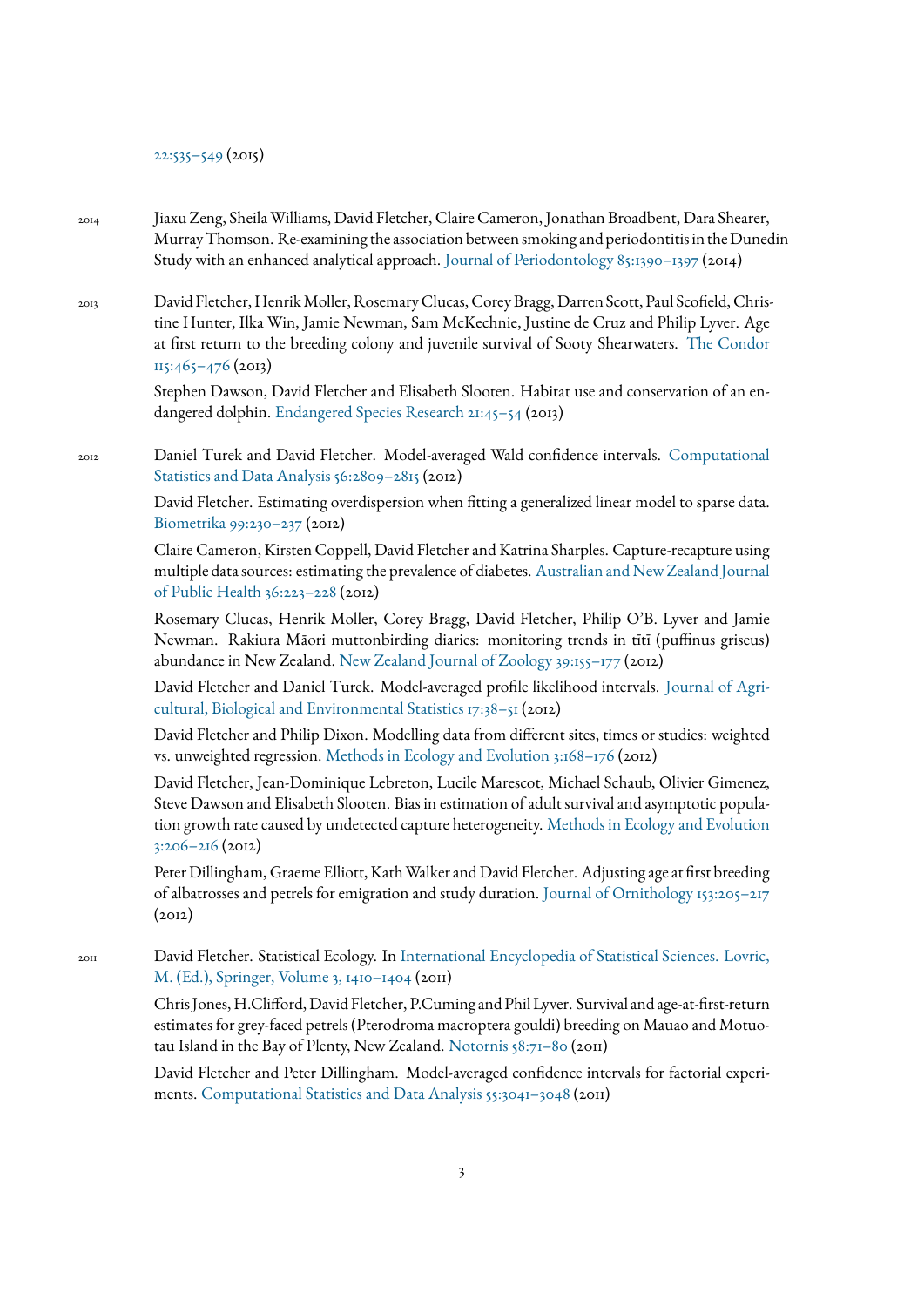Peter Dillingham and David Fletcher. Potential biological removal of albatrosses and petrels with minimal demographic information. [Biological Conservation 144:1885–1894](https://www.sciencedirect.com/science/article/abs/pii/S0006320711001546) (2011)

Talks

| 2018 | Confounding, pseudoreplication and split-plot designs in multi-factor global ocean change exper-<br>iments. Ocean Global Change Biology Gordon Research Conference, USA (with Peter Dilling-<br>ham, Chris Cornwall, Christina McGraw, Jiaxu Zeng) |
|------|----------------------------------------------------------------------------------------------------------------------------------------------------------------------------------------------------------------------------------------------------|
|      | Model-averaged confidence distributions. 2018 International Symposium on Big Data and Ap-<br>plied Statistics, China (with Peter Dillingham and Jiaxu Zeng)                                                                                        |
|      | Model-averaged confidence distributions. 40th Annual Conference of the International Society<br>for Clinical Biostatistics, Belgium (with Peter Dillingham and Jiaxu Zeng)                                                                         |
|      | Confidence distributions. University of Otago and Massey University                                                                                                                                                                                |
| 2017 | Model-averaged confidence distributions. SEEM 2017 Conference, Queenstown, New Zealand<br>What is n? University of Otago                                                                                                                           |
| 2015 | Focussed model averaging for generalised linear models. SEEM 2015 Conference, Queenstown,<br>New Zealand                                                                                                                                           |
|      | Statistical guidelines for scientists. University of Otago                                                                                                                                                                                         |
|      | Model averaging. University of Otago                                                                                                                                                                                                               |
| 20I4 | Statistical modelling in ecology. Ecology@Otago Symposium. Orokonui Ecosanctuary, Dunedin,<br>New Zealand                                                                                                                                          |
|      | Measuring lack-of-fit of a Bayesian model. International Statistical Ecology Conference (France)<br>and the International Biometric Society Conference (Italy)                                                                                     |
| 2013 | Invited talk: Model-averaged profile-likelihood intervals. Australasian Region of International<br>Biometric Society Conference (Australia)                                                                                                        |
|      | Model-averaged confidence intervals. Hong Kong Baptist University                                                                                                                                                                                  |
|      | Estimating overdispersion in sparse multinomial data. European Meeting of Statisticians (Hun-<br>gary)                                                                                                                                             |
| 2012 | Estimating immigration using a Bayesian integrated population model. International Statistical<br>Ecology Conference (Norway)                                                                                                                      |
|      | A new approach to model-averaged confidence intervals. International Statistical Ecology Con-<br>ference (Norway)                                                                                                                                  |
|      | Bayes, asymptotics, simulation and the bootstrap. University of Otago                                                                                                                                                                              |
| 20II | A new method for estimating overdispersion in count data. University of Otago                                                                                                                                                                      |
|      | Modelling data from different sites, times or studies: weighted versus unweighted regression. Uni-<br>versity of Otago                                                                                                                             |